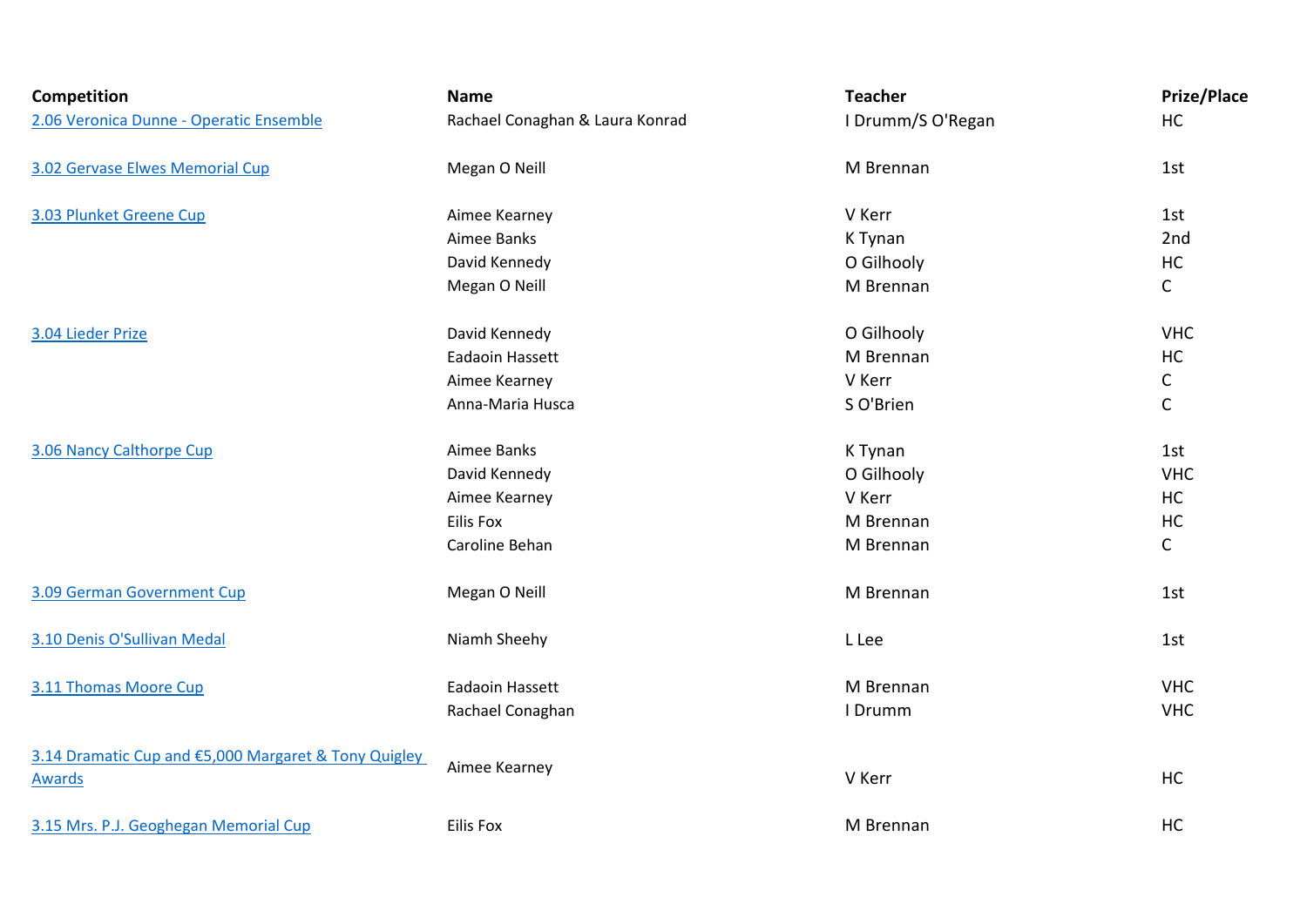|                                                       | Samantha Brady                       | O Gilhooly                             | <b>HC</b>  |
|-------------------------------------------------------|--------------------------------------|----------------------------------------|------------|
| 3.17 Senior Musical Theatre & Rathmines & Rathgar Cup | <b>Ashton Murphy</b>                 | L Lee                                  | 1st        |
|                                                       | Jacq Herbots                         | O Gilhooly                             | 2nd        |
|                                                       | Abbey McGiff                         | V Kerr                                 | <b>VHC</b> |
|                                                       | Shauna-Claire O'Callaghan            | Sylvia O'Regan                         | 2nd        |
| 3.19 The Vincent O'Brien Memorial Cup                 | Eadaoin Hassett                      | M Brennan                              | 1st        |
|                                                       | Lauren McCann                        | L Lee                                  | 2nd        |
|                                                       | Hugo O'Donnell                       | L Lee                                  | <b>VHC</b> |
|                                                       | Niamh Sheehy                         | L Lee                                  | <b>VHC</b> |
|                                                       | Aimee Banks                          | K Tynan                                | <b>HC</b>  |
|                                                       | Mollie Lalor                         | L Lee                                  | <b>HC</b>  |
| 3.22 Soprano Solo                                     | Lauren McCann                        | L Lee                                  | 1st        |
|                                                       | Shauna-Claire O'Callaghan            | Sylvia O'Regan                         | 2nd        |
|                                                       | Aimee Banks                          | K Tynan                                | <b>VHC</b> |
| 3.24 Contralto/Countertenor Solo                      | Rachael Conaghan                     | I Drumm                                | 1st        |
| 3.30 Corn Cuimneacháin Mhic Cathmhaoil                | Aimee Banks                          | K Tynan                                | 1st        |
| 4.02 Junior Vocal Recital                             | Nicholas O'Neill                     | I Drumm                                | 1st        |
| 4.07 Girls Vocal Solo (A)                             | <b>Emily Brazil</b>                  | S O'Regan                              | <b>VHC</b> |
| 4.08 Girls Vocal Solo (B)                             | Charlotte Finnegan Quirke            | I Drumm                                | 1st        |
| <b>4.13 Junior Musical Theatre</b>                    | <b>Emily Brazil</b>                  | S O'Regan                              | <b>VHC</b> |
| <b>6.01 Elsner Memorial Cup</b>                       | Kevin O'Loughlin & Isolde O'Loughlin | S Aspell [Va] M D'Arcy [vn]/ M McGarry | 1st        |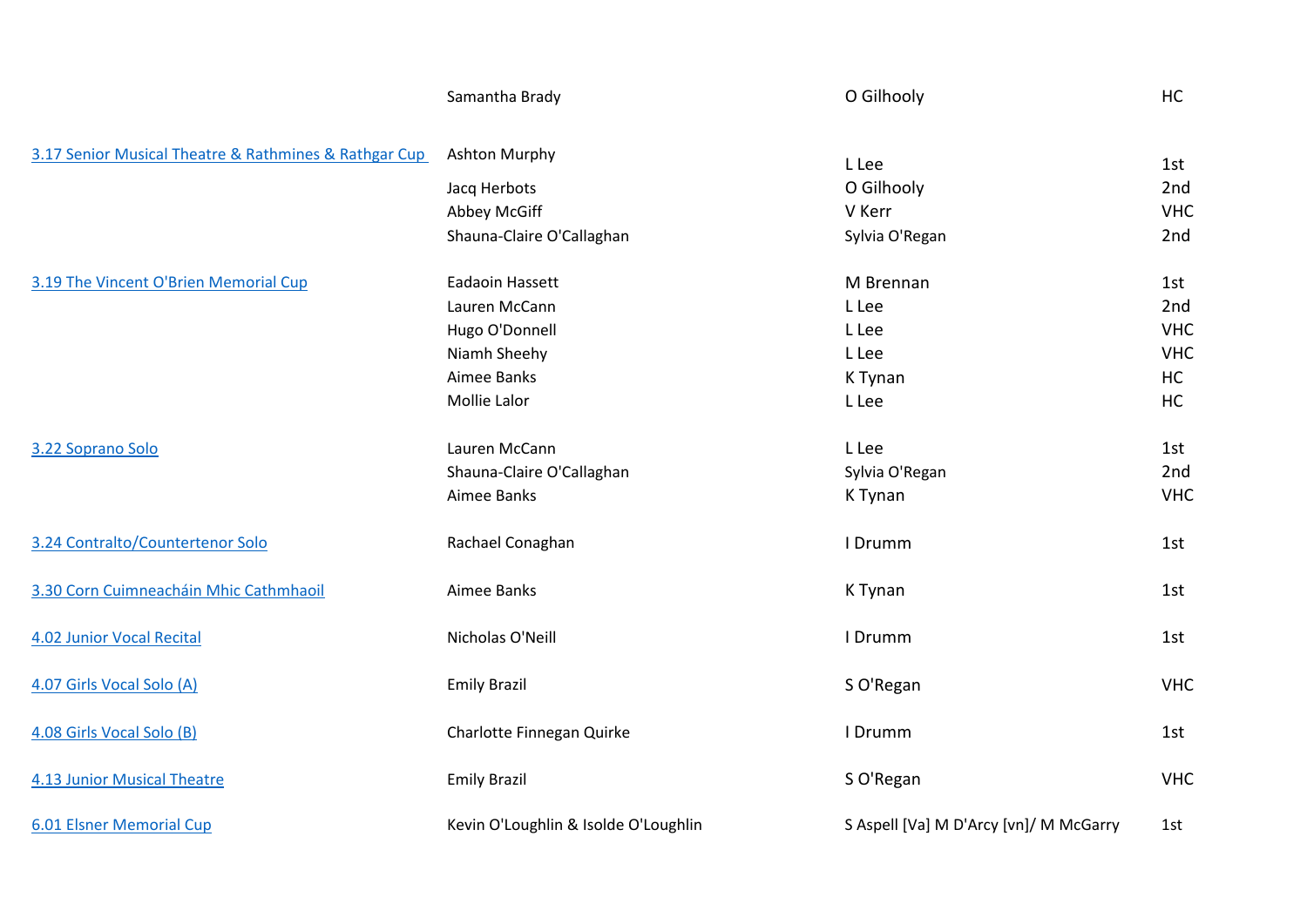|                                                  | Cian Dwyer & Bethany Edgar<br>Sophie Ní Mhaoláin & Katie Mercer                 | M D'Arcy [Vn]/T Fahy [Pf}<br>W Butt [C]/C Brioscu {pf}        | <b>VHC</b><br><b>HC</b>                       |
|--------------------------------------------------|---------------------------------------------------------------------------------|---------------------------------------------------------------|-----------------------------------------------|
| 6.02 Rhoda Coghill Cup                           | Adam Joyce & Lucy Byrne                                                         | C Marwood [C]or C Brioscu [Pf]/T Fahy [P]                     | 1st                                           |
| 6.03 Chamber Music Cup                           | Shane Quinn, Elizabeth Ní Mhaoláin, Elena Ryan &<br>Doireann Ní Aodáin          |                                                               | 1st                                           |
| 6.04 Junior Chamber Music Cup                    | Charlotte Croke, Sarah Brazil & Elizabeth Troup                                 | T Fahy - YAP                                                  | 1st                                           |
| 7.02 Arthur Darley Memorial Prize                | Kevin O'Loughlin<br>Phoebe Pan                                                  | S Aspell [Va] M D'Arcy [Vn]<br>C Duff                         | 1st<br>$\mathsf{C}$                           |
| 7.04 Senior Viola                                | Katie Ní Mhaoláin<br>Sophie Shaw                                                | L Dowdall                                                     | 2nd<br><b>HC</b>                              |
| 7.05 Aileen Gore Cup & RTÉ lyric fm €1,500 award | Kevin O'Loughlin                                                                | S Aspell [Va] M D'Arcy [Vn]                                   | HC                                            |
| 7.06 Clyde Twelvetrees Cup                       | David Blake                                                                     | C Marwood                                                     | 1st                                           |
| 7.07 Senior Violoncello                          | Elena O'Connor                                                                  | C Marwood                                                     | 2nd                                           |
| 7.11 Guitar Bach Prize                           | Macdara Ó Raghallaigh                                                           | A O'Leary                                                     | 2nd                                           |
| 8.01 St Cecilia Cup                              | Sarah Brazil<br>Kian Lee<br>Adam Joyce<br>Elizabeth Troup<br>Malcolm O'Loughlin | Y Donnelly<br>M Cooper<br>C Marwood<br>A Cleary<br>M Roycroft | 1st<br>2nd<br><b>HC</b><br>HC<br>$\mathsf{C}$ |
| 8.02 Terry O'Connor Trophy                       | Adam Joyce<br>Sarah Brazil                                                      | C Marwood<br>Y Donnelly                                       | <b>VHC</b><br><b>VHC</b>                      |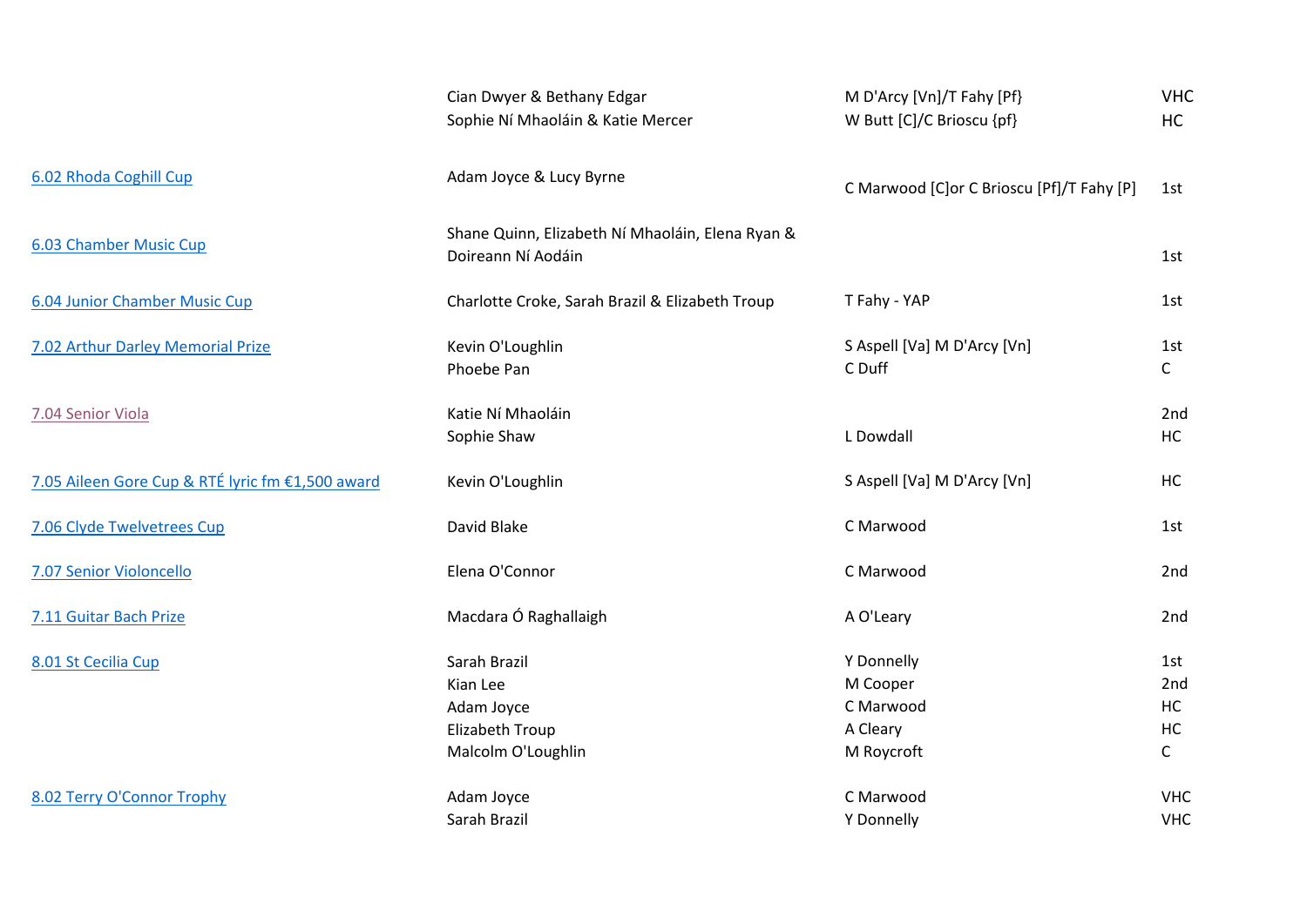|                             | Kian Lee            | M Cooper              | HC           |
|-----------------------------|---------------------|-----------------------|--------------|
|                             | Xiou (Iona) Wu      | M Broderick/J Quigley | HC           |
| 8.04 Junior Violin (B)      | Sarah Shi           | E Quinn               | <b>VHC</b>   |
|                             | Aela O'Sullivan     | Y Donnelly            | HC           |
| 8.05 Junior Violin (C)      | Caitlin Dassanayake | J Quigley             | <b>VHC</b>   |
|                             | Luke Joyce          | M D'Arcy              | <b>VHC</b>   |
|                             | Charlotte Ryan      | M D'Arcy              | HC           |
|                             | Clara Nic Síomóin   | Y Donnelly            | HC           |
|                             | Deniz Gultoprak     | M D'Arcy              | HC           |
|                             | Emma Hughes         | <b>K Sweeney</b>      | HC           |
| 8.06 Junior Violin (D)      | Adam Dassanayake    | S Liebig              | <b>HC</b>    |
| 8.07 Junior Violin (E)      | Aisling Mac Canna   | Y Donnelly            | <b>HC</b>    |
| 8.08 Junior Viola (A)       | Cormac Ryan         | S Aspell              | 1st          |
|                             | Joanne Shaw         | S Aspell              | $\mathsf{C}$ |
| 8.10 Junior Violoncello (A) | Adam Joyce          | C Marwood             | 1st          |
|                             | <b>Oliver Tang</b>  | M Johnson             | 2nd          |
| 8.11 Junior Violoncello (B) | Anita Han           | M Roycroft            | 1st          |
|                             | Victoria Turner     | W Butt                | 2nd          |
| 8.12 Junior Violoncello (C) | Ailbhe O'Loughlin   | A Cleary              | 1st          |
|                             | Declan Power        | M Roycroft            | <b>VHC</b>   |
|                             | Jasmine Yihan Chen  | M Roycroft            | C            |
|                             | Yangyang Li         | M Roycroft            | $\mathsf{C}$ |
| 8.13 Junior Violoncello (D) | Joseph Wiley        | A McDonagh            | 1st          |
|                             | Ryan Keogh          | M Roycroft            | 2nd          |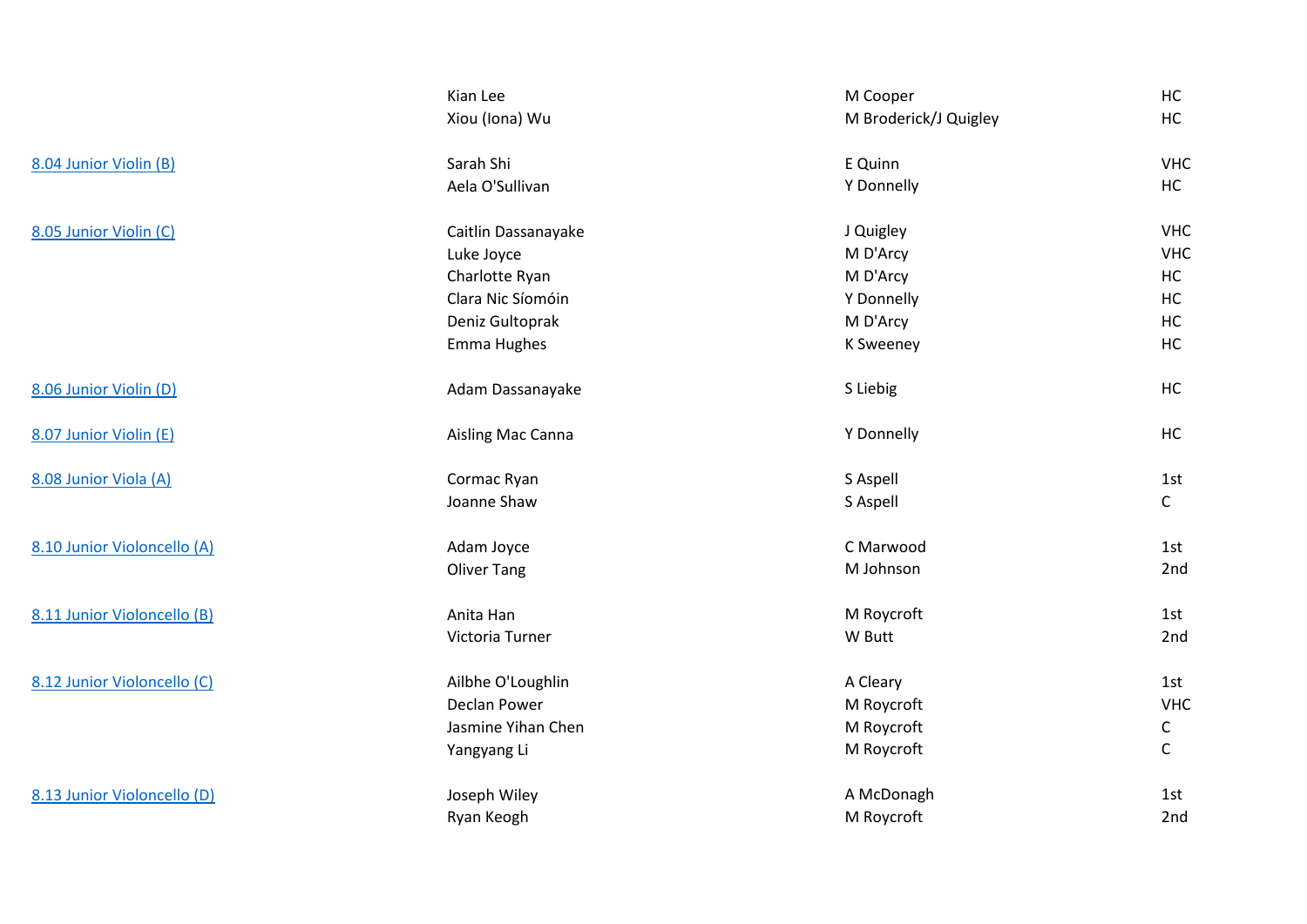| 8.14 Junior Violoncello (E)                      | Dáire Mac Síomóin       | W Butt           | 2nd        |
|--------------------------------------------------|-------------------------|------------------|------------|
| 8.16 Junior Classical Guitar (B)                 | <b>Emily Han</b>        | A O'Leary        | <b>VHC</b> |
|                                                  | Jeremy O'Byrne          | A O'Leary        | <b>VHC</b> |
|                                                  | Niall Phelan            | A O'Leary        | HC         |
| 8.17 Junior Classical Guitar (C)                 | Michael Mac Canna       | A O'Leary        | 1st        |
|                                                  | Caitlin Dassanayake     | R O'Toole        | 2nd        |
| 8.20 An Chruit (B)                               | Pei Xi Saoirse Pu       | A Ni Dhubhghaill | HC         |
|                                                  | Yuhan Guo               | A Ni Dhubhghaill | HC         |
| 8.21 An Chruit (C)                               | Jessica Coonan          | G O'Doherty      | HC         |
|                                                  | Zoe Dong                | A Ni Dhubhghaill | HC         |
| 9.01 Morris Grant Bursary                        | Joe O'Grady             | H Tinney         | 1st        |
| 9.02 Hamilton Harty Cup                          | David Vesey             | H Tinney         | 1st        |
|                                                  | Brendan Kennedy         | L Coburn         | HC         |
|                                                  | Kah Mun Ong             | H Tinney         | HC         |
| 9.03 John A. Pigott Memorial Cup                 | Glenn O'Connor          | A Byrne          | 1st        |
| 9.04 Nordell Cup                                 | Joe O'Grady             | H Tinney         | 1st        |
|                                                  | Leo MacNally            | R Keary          | <b>VHC</b> |
|                                                  | <b>Brian DietImeier</b> | M McGarry        | <b>HC</b>  |
| 9.05 Anthony Glavin Trophy & Awards              | Joe O'Grady             | H Tinney         | 2nd        |
|                                                  | Brendan Kennedy         | L Coburn         | <b>VHC</b> |
| 9.06 Huban Cup and Patrick Brennan €1,000 Award. | Joe O'Grady             | H Tinney         | 1st        |
|                                                  | Brendan Kennedy         | L Coburn         | HC         |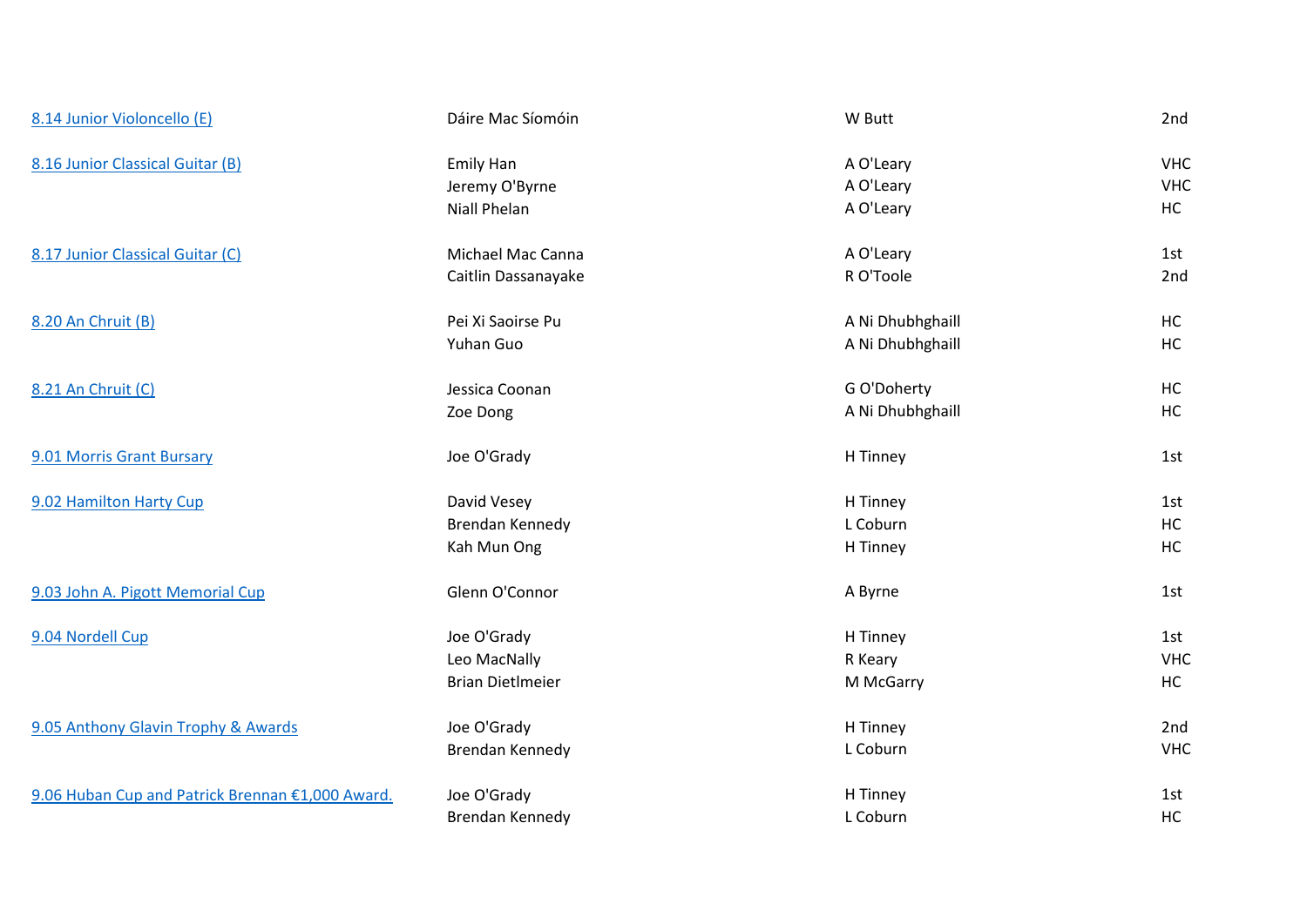|                                      | Dean Kelly             | A Byrne   | $\mathsf{C}$ |
|--------------------------------------|------------------------|-----------|--------------|
| 9.08 John Benson Memorial Cup        | Laoise McMullin        | T Fahy    | <b>VHC</b>   |
| 9.09 Esposito Cup                    | Johanna Dietz          | M McGarry | 2nd          |
|                                      | <b>Bethany Edgar</b>   | T Fahy    | <b>VHC</b>   |
|                                      | Gavin Bowen-O'Connor   | C Brioscu | <b>VHC</b>   |
|                                      | Dylan Hanly            | M McGarry | <b>HC</b>    |
|                                      | Leo MacNally           | R Keary   | HC           |
|                                      | Dylan McGowan          | R Keary   | $\mathsf{C}$ |
|                                      | Katie O'Brien          | C Linehan | $\mathsf C$  |
| 9.10 Senior Pianoforte Solo          | Lynn Victory           | C Linehan | 1st          |
|                                      | Ronan McCague          | C Linehan | 2nd          |
| 9.11 Mabel Swainson Pianoforte Award | Rachel O'Hara          | T Fahy    | 1st          |
|                                      | Lucy Byrne             | T Fahy    | 2nd          |
|                                      | <b>Bethany Edgar</b>   | T Fahy    | <b>VHC</b>   |
|                                      | <b>Michael Carey</b>   | H Tinney  | HC           |
|                                      | Juliette Morrison      | H Tinney  | $\mathsf{C}$ |
|                                      | <b>Winifred Massey</b> | H Tinney  | $\mathsf{C}$ |
| 10.01 Larchet Memorial Cup           | Justin O'Hagan         | A Byrne   | 1st          |
| 12.01 Patricia Read Memorial Cup     | Ava Duffy              | T Fahy    | 2nd          |
|                                      | Carol Yao              | H Tinney  | <b>VHC</b>   |
|                                      | <b>Charlotte Croke</b> | R Keary   | <b>VHC</b>   |
|                                      | Dawid Walega           | R Keary   | <b>VHC</b>   |
|                                      | <b>Iris Stoicescu</b>  | R Keary   | <b>VHC</b>   |
|                                      | Lohann Bonnec          | T Fahy    | <b>VHC</b>   |
|                                      | Sondor Khasochir       | R Keary   | <b>VHC</b>   |
|                                      | Benjamin Dietz         | M McGarry | <b>HC</b>    |
|                                      | Juliette Carroll-Breen | T Fahy    | HC           |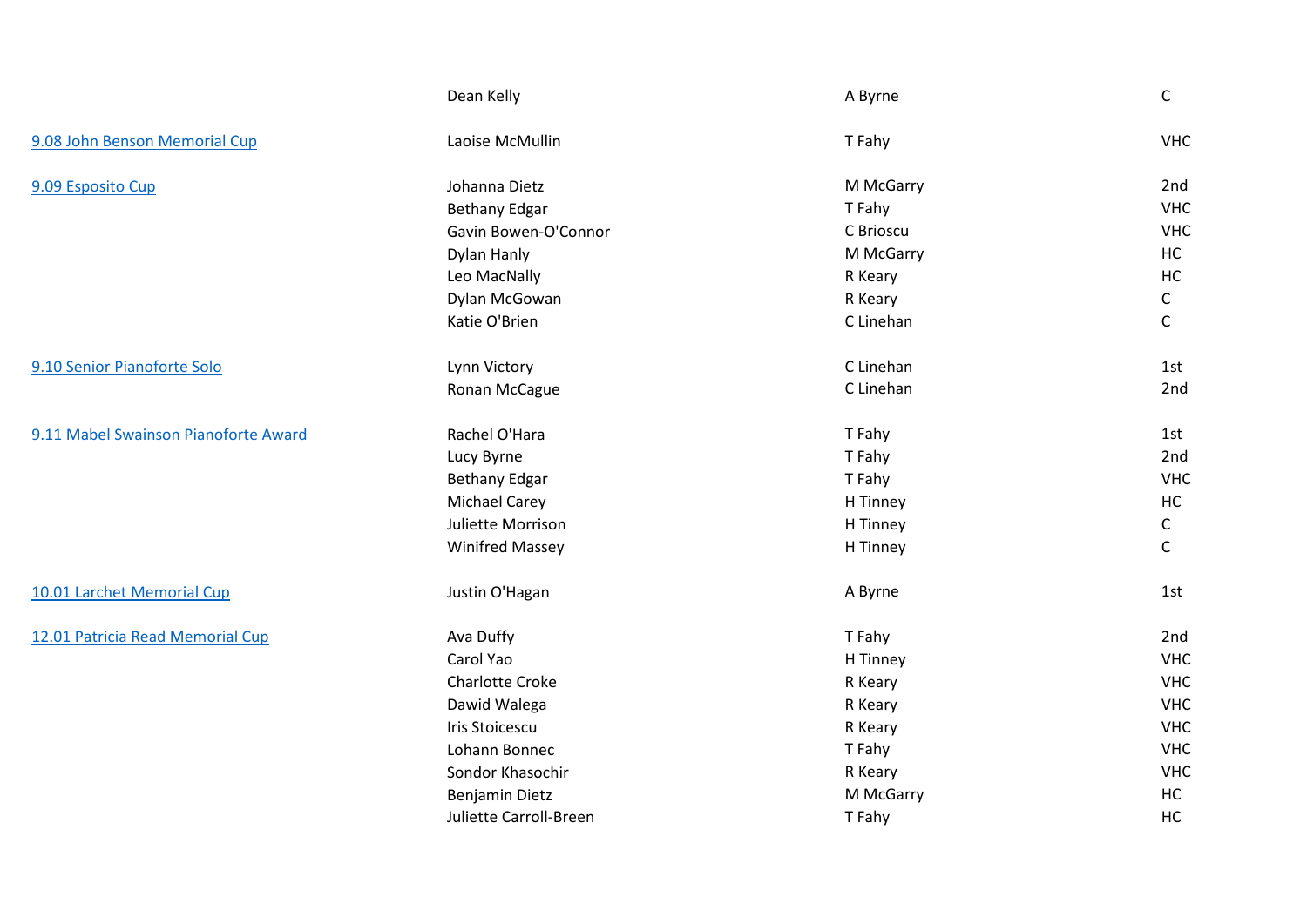|                                  | Nathan Whitley         | P Tuite   | HC           |
|----------------------------------|------------------------|-----------|--------------|
|                                  | Daire Downey           | L Coburn  | $\mathsf C$  |
|                                  | Emma Flatley           | R Keary   | $\mathsf C$  |
| 12.02 Dorothy Stokes Cup         | Lohann Bonnec          | T Fahy    | 1st          |
|                                  | Carol Yao              | H Tinney  | 2nd          |
|                                  | <b>Charlotte Croke</b> | R Keary   | <b>VHC</b>   |
|                                  | Dawid Walega           | R Keary   | <b>VHC</b>   |
| 12.03 Claud Biggs Memorial Cup   | Ava Duffy              | T Fahy    | 2nd          |
|                                  | Ríona Scahill          | T Fahy    | <b>VHC</b>   |
| 12.04 Junior Concerto            | Iris Stoicescu         | R Keary   | 2nd          |
| 12.05 Rhona Marshall Cup         | Ríona Scahill          | T Fahy    | 1st          |
|                                  | Laurence Sun           | M McGarry | <b>VHC</b>   |
|                                  | Yihan Sheng            | L Coburn  | <b>VHC</b>   |
|                                  | Alexandra Keane        | C Linehan | HC           |
|                                  | Amia Jia Yu Zheng      | L Coburn  | HC           |
|                                  | Sarah Shi              | P Tuite   | $\mathsf C$  |
|                                  | Yikai Zhao             | T Fahy    | $\mathsf C$  |
| 12.06 John Field Cup             | Scout Juliet Hussey    | D Kalnins | <b>VHC</b>   |
|                                  | Aran Cahalan           | C Brioscu | HC           |
|                                  | Aela O'Sullivan        | C Brioscu | $\mathsf{C}$ |
| 12.07 Junior Pianoforte Solo (A) | Seán Hughes            | M Erdei   | 1st          |
|                                  | Daire Downey           | L Coburn  | $\mathsf{C}$ |
| 12.08 Junior Pianoforte Solo (B) | Juliette Carroll-Breen | T Fahy    | 1st          |
|                                  | Alexandra Keane        | C Linehan | 2nd          |
|                                  | Iris Stoicescu         | R Keary   | <b>VHC</b>   |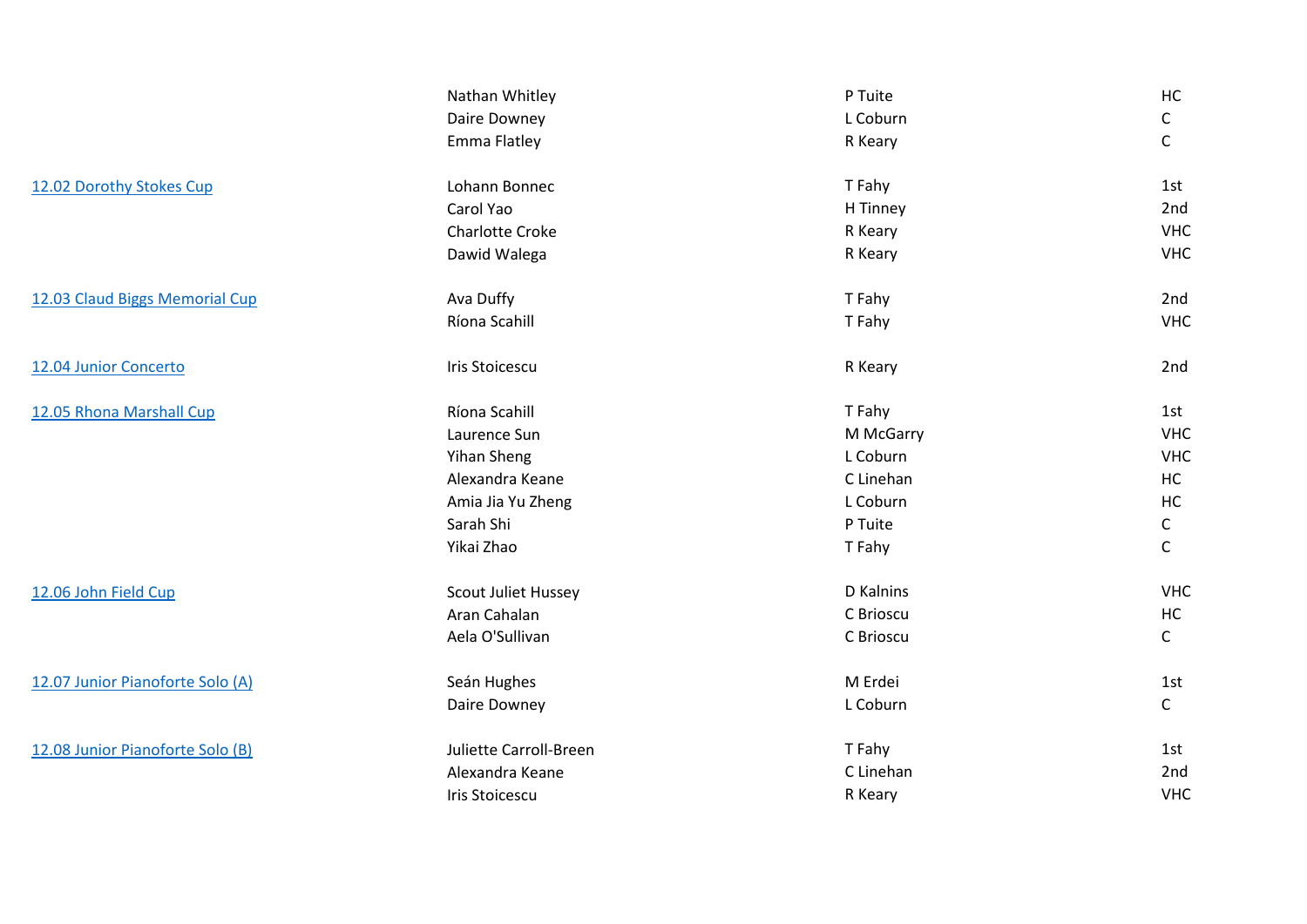| 12.09 Junior Pianoforte Solo (C)           | Yikai Zhao                 | T Fahy           | 2nd          |
|--------------------------------------------|----------------------------|------------------|--------------|
|                                            | Laurence Sun               | M McGarry        | <b>VHC</b>   |
|                                            | Caitlin Dassanayake        | M McGarry        | HC           |
|                                            | Eva Jia Yu                 | M Erdei          | HC           |
|                                            | Ruaidhrí O Dea             | C Brioscu        | HC           |
|                                            | Sophie Hannon              | C Brioscu        | HC           |
|                                            | Eva Ruixin Chen            | P Kavanagh       | $\mathsf{C}$ |
|                                            | <b>Filips Subins</b>       | C Linehan        | $\mathsf{C}$ |
|                                            | <b>Scout Juliet Hussey</b> | D Kalnins        | C            |
|                                            | Zeyan Li                   | C Brioscu        | $\mathsf C$  |
|                                            |                            |                  |              |
| 12.10 Junior Pianoforte Solo (D)           | Ai Shen Sun                | L Coburn         | 2nd          |
|                                            | Caroline Croke             | R Keary          | HC           |
|                                            | Christina Troup            | M Erdei          | HC           |
|                                            | Louise Byrne               | T Fahy           | HC           |
|                                            | Fergal Hills               | M McGarry        | $\mathsf{C}$ |
| 12.11 Junior Pianoforte Solo (E)           | Lee Ennis                  | L Coburn         | HC           |
|                                            | <b>Alexander Ennis</b>     | R Keary          | $\mathsf{C}$ |
|                                            | Oscar Shi                  | T Fahy           | С            |
|                                            | Stacey (Qingze) Wang       | C Linehan        | $\mathsf{C}$ |
| 12.12 Junior Repertoire                    | Ai Shen Sun                | L Coburn         | <b>VHC</b>   |
|                                            | Oscar Shi                  | T Fahy           | HC           |
|                                            | Caroline Croke             | R Keary          | $\mathsf{C}$ |
|                                            | Christina Troup            | M Erdei          | C            |
|                                            | Justin Feng                | <b>B O'Brien</b> | $\mathsf{C}$ |
| 13.01 Sr. Catherine McCauley Perpetual Cup | Mark McCrystall            | D Adams          | 1st          |
| 13.03 Senior Organ                         | Mark McCrystall            | D Adams          | 1st          |
|                                            | Alexander Kelly            | D Adams          | <b>VHC</b>   |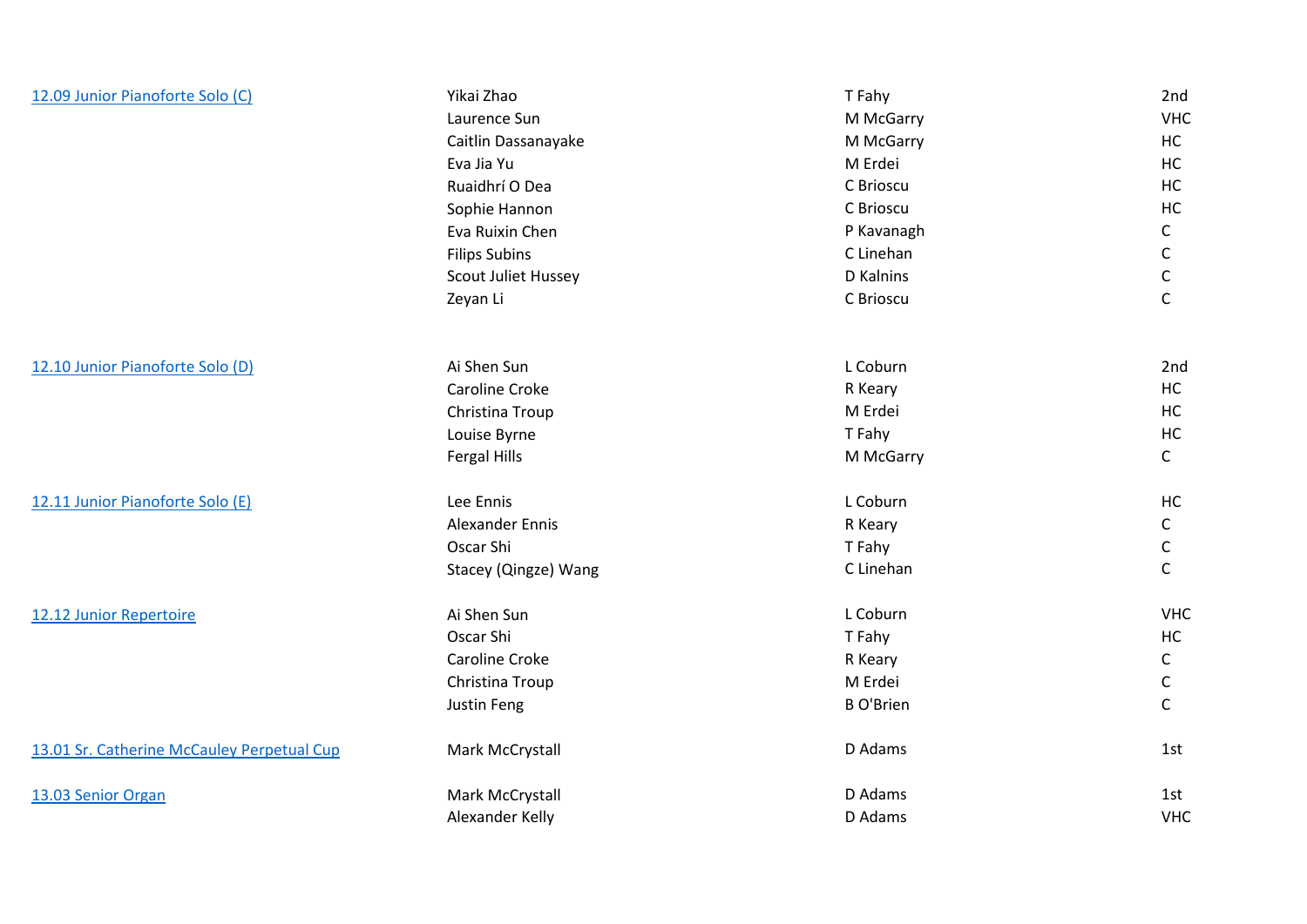| 13.05 Stanford Prize                             | Luke Boyle                           | D Adams                    | 1st                 |
|--------------------------------------------------|--------------------------------------|----------------------------|---------------------|
| 14.01 McCullough Cup & RTÉ lyric fm €1,500 award | Martina Rosaria O'Connell            | S Doyle/V Ryan             | HC                  |
| 14.02 Senior Flute                               | Kim O'Brien<br>Eoin Fallon           | W Dowdall<br>W Dowdall     | 1st<br>2nd          |
| 14.03 Senior Woodwind                            | Simon Carey                          | F Sutton                   | 2nd                 |
| 14.06 Senior Saxophone                           | Pearce Wang                          | F Sutton                   | 2nd                 |
| 14.07 Senior Recorder                            | Róisín Morahan<br>Rian Byrne         | A Halpin<br>A Halpin       | 2nd<br><b>VHC</b>   |
| 15.01 Junior Flute (A)                           | Betty O'Shea<br>Róisín Hills         | R O Duinin<br>S Doyle      | 1st<br>$\mathsf{C}$ |
| 15.02 Junior Flute (B)                           | Elizabeth O'Donovan                  | V Ryan                     | HC                  |
| 15.03 Junior Flute (C)                           | Aran Cahalan<br>Clara Nic Síomóin    | W Dowdall<br>S Doyle       | 1st<br>2nd          |
| 15.04 Junior Clarinet (A)                        | Jekabs Brants                        | J Finucane                 | 1st                 |
| 15.05 Junior Clarinet (B)                        | Michael Mac Canna                    | P Roe                      | 2nd                 |
| 15.08 Junior Saxophone                           | Iris De Mot Diez<br>David Li         | N McGough/K Edge<br>K Edge | 1st<br>2nd          |
| 15.09 Junior Recorder - Descant (A)              | Clara Nic Síomóin<br>Lucianne Gannon | H Milner<br>A Halpin       | 2nd<br>$\mathsf{C}$ |